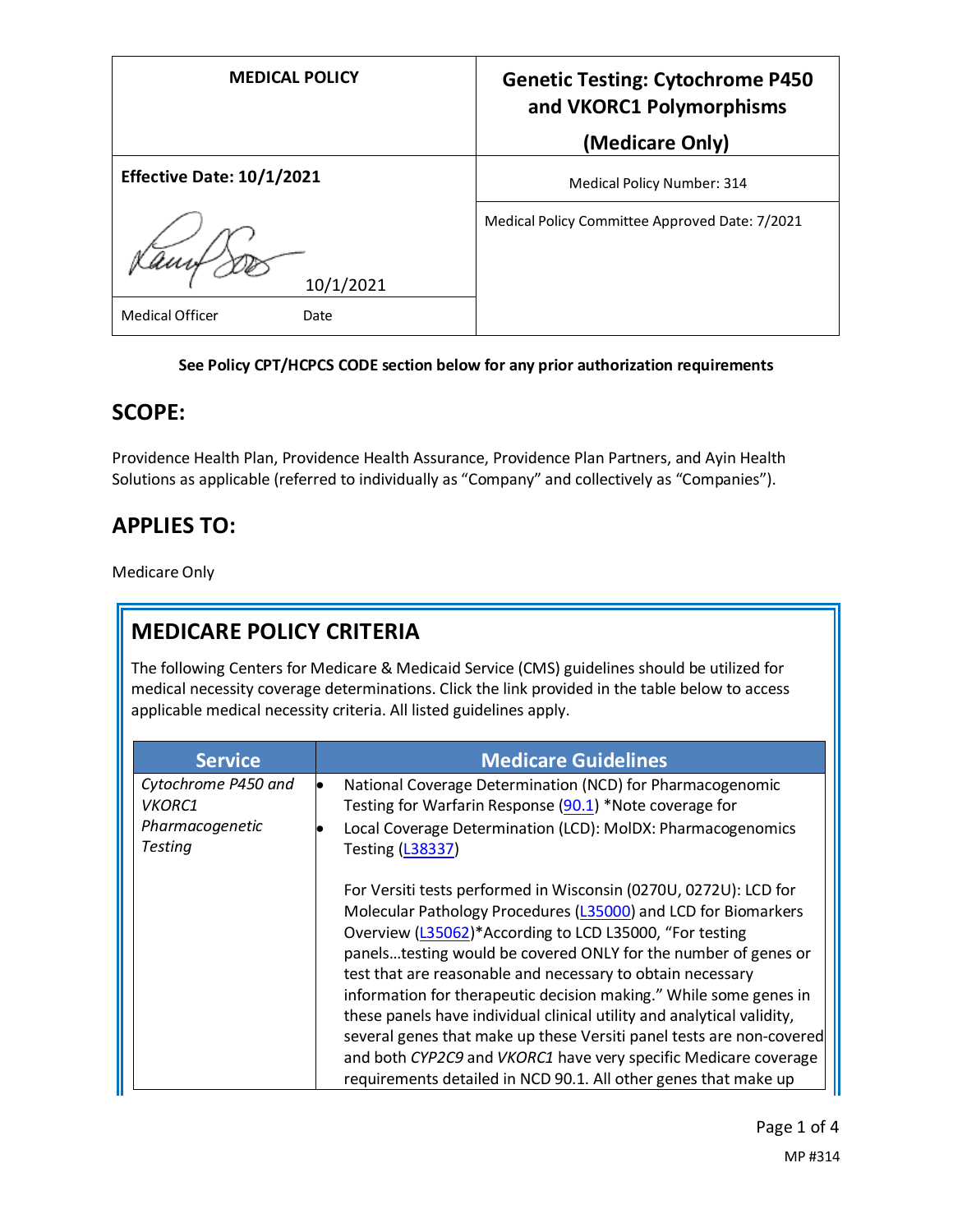## **MEDICAL POLICY Genetic Testing: Cytochrome P450 and VKORC1 Polymorphisms**

**(Medicare Only)**

|--|

#### **BILLING GUIDLEINES**

See related local coverage articles (LCAs) for additional coding and billing assistance.

• LCA: Billing and Coding: MolDX: Pharmacogenomics Testing [\(A57385\)](https://www.cms.gov/medicare-coverage-database/details/article-details.aspx?articleId=57385)

## **CPT/HCPCS CODES**

| <b>Medicare Only</b>                |                                                                                                                                                                                                                                                                                                                    |  |
|-------------------------------------|--------------------------------------------------------------------------------------------------------------------------------------------------------------------------------------------------------------------------------------------------------------------------------------------------------------------|--|
| <b>Prior Authorization Required</b> |                                                                                                                                                                                                                                                                                                                    |  |
| 0028U                               | CYP2D6 (cytochrome P450, family 2, subfamily D, polypeptide 6) (eg, drug metabolism)<br>gene analysis, copy number variants, common variants with reflex to targeted sequence<br>analysis                                                                                                                          |  |
| 0030U                               | Drug metabolism (warfarin drug response), targeted sequence analysis (ie, CYP2C9,<br>CYP4F2, VKORC1, rs12777823)                                                                                                                                                                                                   |  |
| 0070U                               | CYP2D6 (cytochrome P450, family 2, subfamily D, polypeptide 6) (eg, drug metabolism)<br>gene analysis, common and select rare variants (ie, $*2$ , $*3$ , $*4$ , $*4N$ , $*5$ , $*6$ , $*7$ , $*8$ , $*9$ ,<br>*10, *11, *12, *13, *14A, *14B, *15, *17, *29, *35, *36, *41, *57, *61, *63, *68, *83,<br>$*_{X}N)$ |  |
| 0071U                               | CYP2D6 (cytochrome P450, family 2, subfamily D, polypeptide 6) (eg, drug metabolism)<br>gene analysis, full gene sequence (List separately in addition to code for primary<br>procedure)                                                                                                                           |  |
| 0072U                               | CYP2D6 (cytochrome P450, family 2, subfamily D, polypeptide 6) (eg, drug metabolism)<br>gene analysis, targeted sequence analysis (ie, CYP2D6-2D7 hybrid gene) (List separately<br>in addition to code for primary procedure)                                                                                      |  |
| 0073U                               | CYP2D6 (cytochrome P450, family 2, subfamily D, polypeptide 6) (eg, drug metabolism)<br>gene analysis, targeted sequence analysis (ie, CYP2D7-2D6 hybrid gene) (List separately<br>in addition to code for primary procedure)                                                                                      |  |
| 0074U                               | CYP2D6 (cytochrome P450, family 2, subfamily D, polypeptide 6) (eg, drug metabolism)<br>gene analysis, targeted sequence analysis (ie, non-duplicated gene when                                                                                                                                                    |  |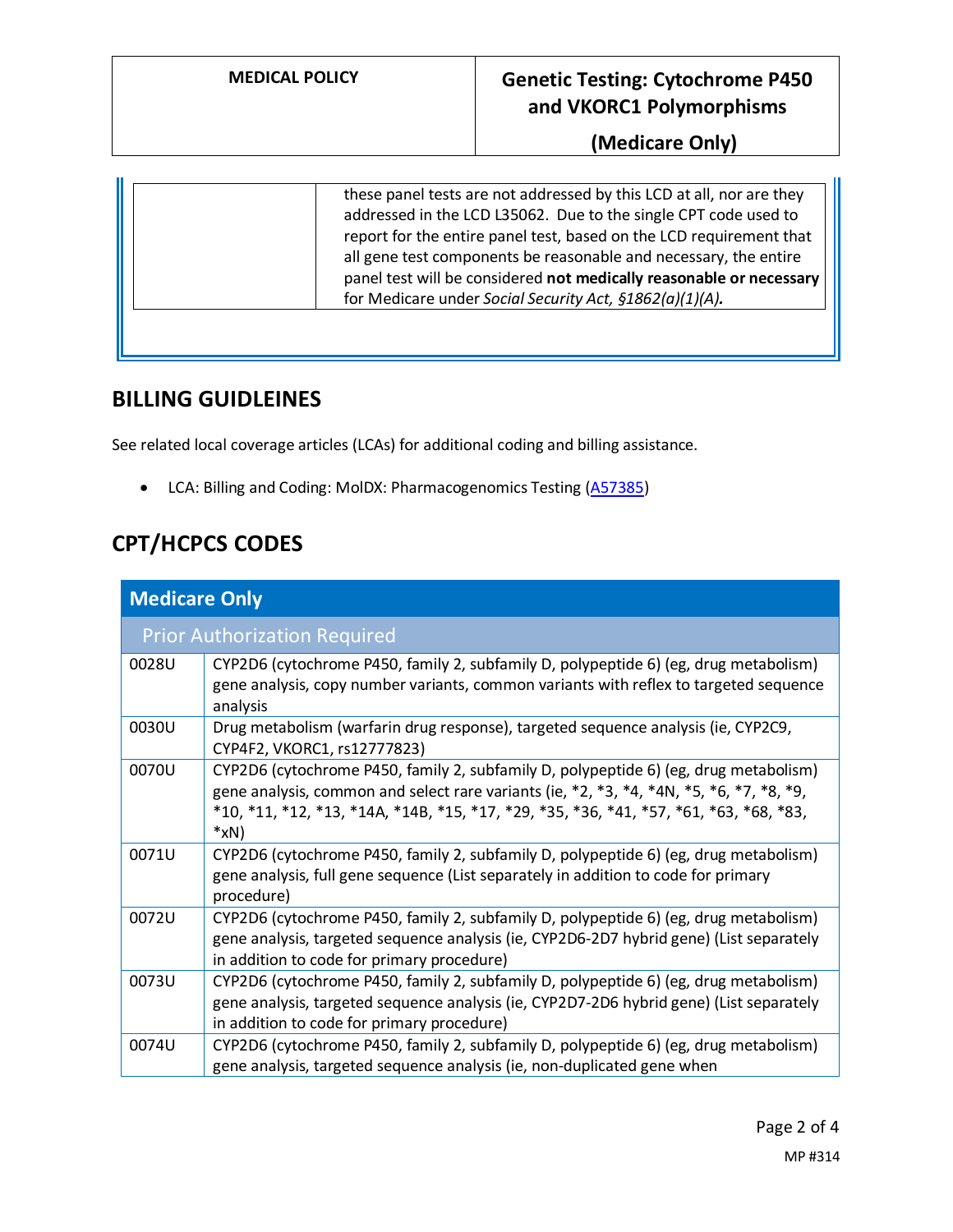# **MEDICAL POLICY Genetic Testing: Cytochrome P450 and VKORC1 Polymorphisms**

# **(Medicare Only)**

|                                                                                               | duplication/multiplication is trans) (List separately in addition to code for primary                                                                                            |  |
|-----------------------------------------------------------------------------------------------|----------------------------------------------------------------------------------------------------------------------------------------------------------------------------------|--|
|                                                                                               | procedure)                                                                                                                                                                       |  |
| 0075U                                                                                         | CYP2D6 (cytochrome P450, family 2, subfamily D, polypeptide 6) (eg, drug metabolism)                                                                                             |  |
|                                                                                               | gene analysis, targeted sequence analysis (ie, 5' gene duplication/multiplication) (List                                                                                         |  |
|                                                                                               | separately in addition to code for primary procedure)                                                                                                                            |  |
| 0076U                                                                                         | CYP2D6 (cytochrome P450, family 2, subfamily D, polypeptide 6) (eg, drug metabolism)                                                                                             |  |
|                                                                                               | gene analysis, targeted sequence analysis (ie, 3' gene duplication/ multiplication) (List                                                                                        |  |
| 0270U                                                                                         | separately in addition to code for primary procedure)                                                                                                                            |  |
|                                                                                               | Hematology (congenital coagulation disorders), genomic sequence analysis of 20 genes,<br>blood, buccal swab, or amniotic fluid (Versiti™ Coagulation Disorder Panel, by Versiti™ |  |
|                                                                                               | Diagnostic Laboratories; Wisconsin)                                                                                                                                              |  |
| 0272U                                                                                         | Hematology (genetic bleeding disorders), genomic sequence analysis of 51 genes, blood,                                                                                           |  |
|                                                                                               | buccal swab, or amniotic fluid, comprehensive (Versiti™ Comprehensive Bleeding                                                                                                   |  |
|                                                                                               | Disorder Panel, by Versiti™ Diagnostic Laboratories; Wisconsin)                                                                                                                  |  |
| 81225                                                                                         | CYP2C19 (cytochrome P450, family 2, subfamily C, polypeptide 19) (eg, drug                                                                                                       |  |
|                                                                                               | metabolism), gene analysis, common variants (eg, *2, *3, *4, *8, *17)                                                                                                            |  |
| 81226                                                                                         | CYP2D6 (cytochrome P450, family 2, subfamily D, polypeptide 6) (eg, drug metabolism),                                                                                            |  |
|                                                                                               | gene analysis, common variants (eg, *2, *3, *4, *5, *6, *9, *10, *17, *19, *29, *35, *41,                                                                                        |  |
|                                                                                               | *1XN, *2XN, *4XN)                                                                                                                                                                |  |
| 81227                                                                                         | CYP2C9 (cytochrome P450, family 2, subfamily C, polypeptide 9) (eg, drug metabolism),                                                                                            |  |
|                                                                                               | gene analysis, common variants (eg, *2, *3, *5, *6)                                                                                                                              |  |
| 81230                                                                                         | CYP3A4 (cytochrome P450 family 3 subfamily A member 4) (eg, drug metabolism), gene                                                                                               |  |
|                                                                                               | analysis, common variant(s) (eg, *2, *22)                                                                                                                                        |  |
| 81231                                                                                         | CYP3A5 (cytochrome P450 family 3 subfamily A member 5) (eg, drug metabolism), gene                                                                                               |  |
|                                                                                               | analysis, common variants (eg, *2, *3, *4, *5, *6, *7)<br>VKORC1 (vitamin K epoxide reductase complex, subunit 1) (eg, warfarin metabolism),                                     |  |
| 81355                                                                                         | gene analysis, common variant(s) (eg, -1639G>A, c.173+1000C>T)                                                                                                                   |  |
| 81401                                                                                         | Molecular pathology procedure level 2                                                                                                                                            |  |
| 81402                                                                                         | Molecular pathology procedure level 3                                                                                                                                            |  |
| 81404                                                                                         | Molecular pathology procedure level 5                                                                                                                                            |  |
| 81405                                                                                         | Molecular pathology procedure level 6                                                                                                                                            |  |
| <b>Not Covered</b>                                                                            |                                                                                                                                                                                  |  |
|                                                                                               |                                                                                                                                                                                  |  |
| 0029U                                                                                         | Drug metabolism (adverse drug reactions and drug response), targeted sequence                                                                                                    |  |
|                                                                                               | analysis (ie, CYP1A2, CYP2C19, CYP2C9, CYP2D6, CYP3A4, CYP3A5, CYP4F2, SLCO1B1,                                                                                                  |  |
|                                                                                               | VKORC1 and rs12777823)                                                                                                                                                           |  |
| 0031U                                                                                         | CYP1A2 (cytochrome P450 family 1, subfamily A, member 2) (eg, drug metabolism) gene<br>analysis, common variants (ie, *1F, *1K, *6, *7)                                          |  |
|                                                                                               |                                                                                                                                                                                  |  |
| <b>Unlisted Codes</b>                                                                         |                                                                                                                                                                                  |  |
| All unlisted codes will be reviewed for medical necessity, correct coding, and pricing at the |                                                                                                                                                                                  |  |
| claim level. If an unlisted code is billed related to services addressed in this policy then  |                                                                                                                                                                                  |  |
| prior-authorization is required.                                                              |                                                                                                                                                                                  |  |
| 81479                                                                                         | Unlisted molecular pathology procedure                                                                                                                                           |  |